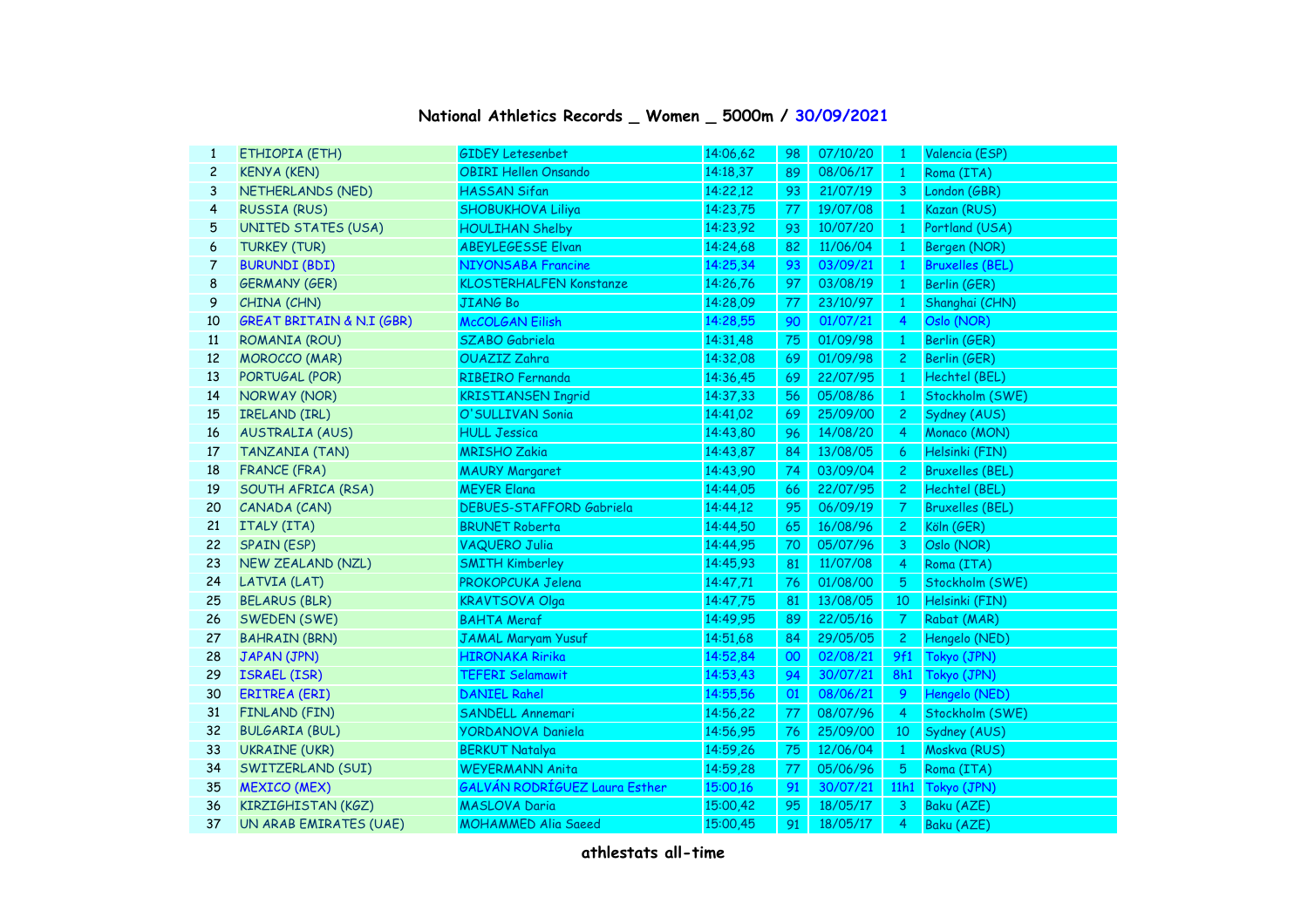| 38 | UGANDA (UGA)                 | <b>CHELANGAT Sarah</b>           | 15:00,61 | 01 | 15/06/19 | $\mathbf{2}$   | Nijmegen (NED)          |
|----|------------------------------|----------------------------------|----------|----|----------|----------------|-------------------------|
| 39 | <b>HUNGARY (HUN)</b>         | SZENTGYÖRGYI Katalin             | 15:02,00 | 79 | 02/06/02 | $\mathbf{2}$   | Hengelo (NED)           |
| 40 | MOLDAVA (MDA)                | <b>GUSKOVA Svetlana</b>          | 15:02,12 | 59 | 21/06/86 | $\mathbf{1}$   | Tallinn (EST)           |
| 41 | <b>GREECE (GRE)</b>          | PROTOPAPPA María                 | 15:04,03 | 73 | 25/08/06 | 14             | <b>Bruxelles (BEL)</b>  |
| 42 | POLAND (POL)                 | <b>CHOJECKA Lidia</b>            | 15:04,88 | 77 | 06/09/02 | 11             | Berlin (GER)            |
| 43 | <b>UZBEKISTAN (UZB)</b>      | <b>ULMASOVA Svetlana</b>         | 15:05,50 | 53 | 08/07/86 | $\overline{c}$ | Moskva (RUS)            |
| 44 | ALGERIA (ALG)                | <b>AÏT SALEM Souad</b>           | 15:07,49 | 79 | 08/07/06 | 12             | Paris Saint-Denis (FRA) |
| 45 | JAMAICA (JAM)                | PRAUGHT-LEER Aisha               | 15:07,50 | 89 | 16/05/19 | $\overline{2}$ | Eagle Rock (USA)        |
| 46 | <b>DENMARK (DEN)</b>         | <b>MØLLER Anna Emilie</b>        | 15:07,70 | 97 | 14/07/19 | $\mathbf{1}$   | Gävle (SWE)             |
| 47 | <b>BELGIUM (BEL)</b>         | <b>BELETE Almensh</b>            | 15:10,24 | 89 | 07/08/12 | 11h2           | London (GBR)            |
| 48 | <b>AUSTRIA (AUT)</b>         | <b>PUMPER Susanne</b>            | 15:10,54 | 70 | 22/07/01 | 6              | London (GBR)            |
| 49 | <b>SERBIA (SRB)</b>          | <b>JEVTIC Olivera</b>            | 15:11,25 | 77 | 22/09/00 | 6h3            | Sydney (AUS)            |
| 50 | NAMIBIA (NAM)                | <b>JOHANNES Helalia</b>          | 15:14,23 | 80 | 24/10/19 | $\mathbf{1}$   | Wuhan (CHN)             |
| 51 | SLOVENIA (SLO)               | <b>JAVORNIK Helena</b>           | 15:15,40 | 66 | 07/08/99 | 3              | Hechtel (BEL)           |
| 52 | INDIA (IND)                  | SREEDHARAN Preeja                | 15:15,89 | 82 | 26/11/10 | $\mathbf{2}$   | Guangzhou (CHN)         |
| 53 | <b>KAZAKHSTAN (KAZ)</b>      | SOROKIVSKAYA Natalya             | 15:16,83 | 62 | 05/09/88 | $\overline{c}$ | Moskva (RUS)            |
| 54 | <b>BRAZIL (BRA)</b>          | da SILVA Simone                  | 15:18,85 | 84 | 20/05/11 | $\mathbf{1}$   | São Paulo (BRA)         |
| 55 | <b>VENEZUELA (VEN)</b>       | <b>BREA Joselyn Daniely</b>      | 15:21,41 | 94 | 15/04/21 | $\mathbf{1}$   | <b>Barinas (VEN)</b>    |
| 56 | COLOMBIA (COL)               | <b>CONEO Muriel</b>              | 15:26,18 | 87 | 10/08/17 |                | 13h2 London (GBR)       |
| 57 | LITHUANIA (LTU)              | JUODEŠKIENE Inga                 | 15:28,66 | 71 | 05/08/00 | 11             | Heusden-Zolder (BEL)    |
| 58 | <b>AZERBAIJAN (AZE)</b>      | <b>ABDULLAYEVA Layes</b>         | 15:29,47 | 91 | 17/07/11 | $\mathbf{1}$   | Ostrava (CZE)           |
| 59 | PERU (PER)                   | <b>MELCHOR Inès</b>              | 15:30,63 | 86 | 28/11/13 |                | Trujillo (PER)          |
| 60 | <b>ESTONIA (EST)</b>         | <b>KUKK Ille</b>                 | 15:30,84 | 57 | 01/08/85 | 7              | Leningrad (RUS)         |
| 61 | CZECH REPUBLIC (CZE)         | <b>MÄKI Kristiina</b>            | 15:31,15 | 91 | 23/06/16 | $\mathbf{1}$   | Sligo (IRL)             |
| 62 | <b>GEORGIA (GEO)</b>         | ZHANDAROVA Valeriya              | 15:33,10 | 94 | 21/06/19 | 5              | Carquefou (FRA)         |
| 63 | ARGENTINA (ARG)              | <b>BORELLI Florencia</b>         | 15:33,71 | 92 | 15/05/21 | $\mathbf{1}$   | Mar del Plata (ARG)     |
| 64 | KOREA (SOUTH) (KOR)          | <b>KIM Doyeon</b>                | 15:34,17 | 93 | 13/07/17 | 11r1           | Abashiri (JPN)          |
| 65 | RWANDA (RWA)                 | NYIRARUKUNDO Salome              | 15:34,91 | 97 | 02/06/17 | 5              | Nijmegen (NED)          |
| 66 | CUBA (CUB)                   | <b>CENTENO Yesenia</b>           | 15:34,94 | 71 | 07/06/03 | 7.             | Sevilla (ESP)           |
| 67 | MALAWI (MAW)                 | <b>CHIKWAKWA Agnes Catherine</b> | 15:36,22 | 85 | 13/07/04 | $\mathbf{2}$   | Grosseto (ITA)          |
| 68 | ALBANIA (ALB)                | <b>GEGA Luiza</b>                | 15:36,62 | 88 | 11/08/19 | $\mathbf{1}$   | Skopje (MKD)            |
| 69 | <b>KOREA DPR (PRK)</b>       | <b>HAM Bong-Sil</b>              | 15:37,5  | 74 | 30/04/02 | $\mathbf{1}$   | Pyongyang (PRK)         |
| 70 | ZIMBABWE (ZIM)               | <b>MOYO</b> Samukeliso           | 15:40,43 | 74 | 08/03/00 | 5              | Adelaide (AUS)          |
| 71 | LUXEMBURG (LUX)              | <b>KABER Danièle</b>             | 15:42,38 | 60 | 05/09/86 | 6              | <b>Bruxelles (BEL)</b>  |
| 72 | <b>SLOVAK REPUBLIC (SVK)</b> | MOCÁRIOVÁ Alena                  | 15:43,67 | 64 | 21/06/88 | 2 <sup>1</sup> | Grudziadz (POL)         |
| 73 | CROATIA (CRO)                | <b>BJELJAC Bojana</b>            | 15:43,73 | 89 | 29/05/19 | $\overline{c}$ | Regensburg (GER)        |
| 74 | HONG KONG (HKG)              | <b>MAN YEE Chan-Ropper</b>       | 15:45,87 | 75 | 03/05/02 | 3              | Stanford (USA)          |
| 75 | PUERTO RICO (PUR)            | <b>RAMOS Beverly</b>             | 15:46,65 | 87 | 04/04/14 | 13r1           | Palo Alto (USA)         |
| 76 | ZAMBIA (ZAM)                 | <b>KAUMBA Miriam</b>             | 15:47,58 | 83 | 01/05/05 | 4r2            | Stanford (USA)          |
| 77 | NIGERIA (NGR)                | <b>OLOWORA Aminat</b>            | 15:47,6  | 94 | 23/06/16 | 10             | Portland (USA)          |